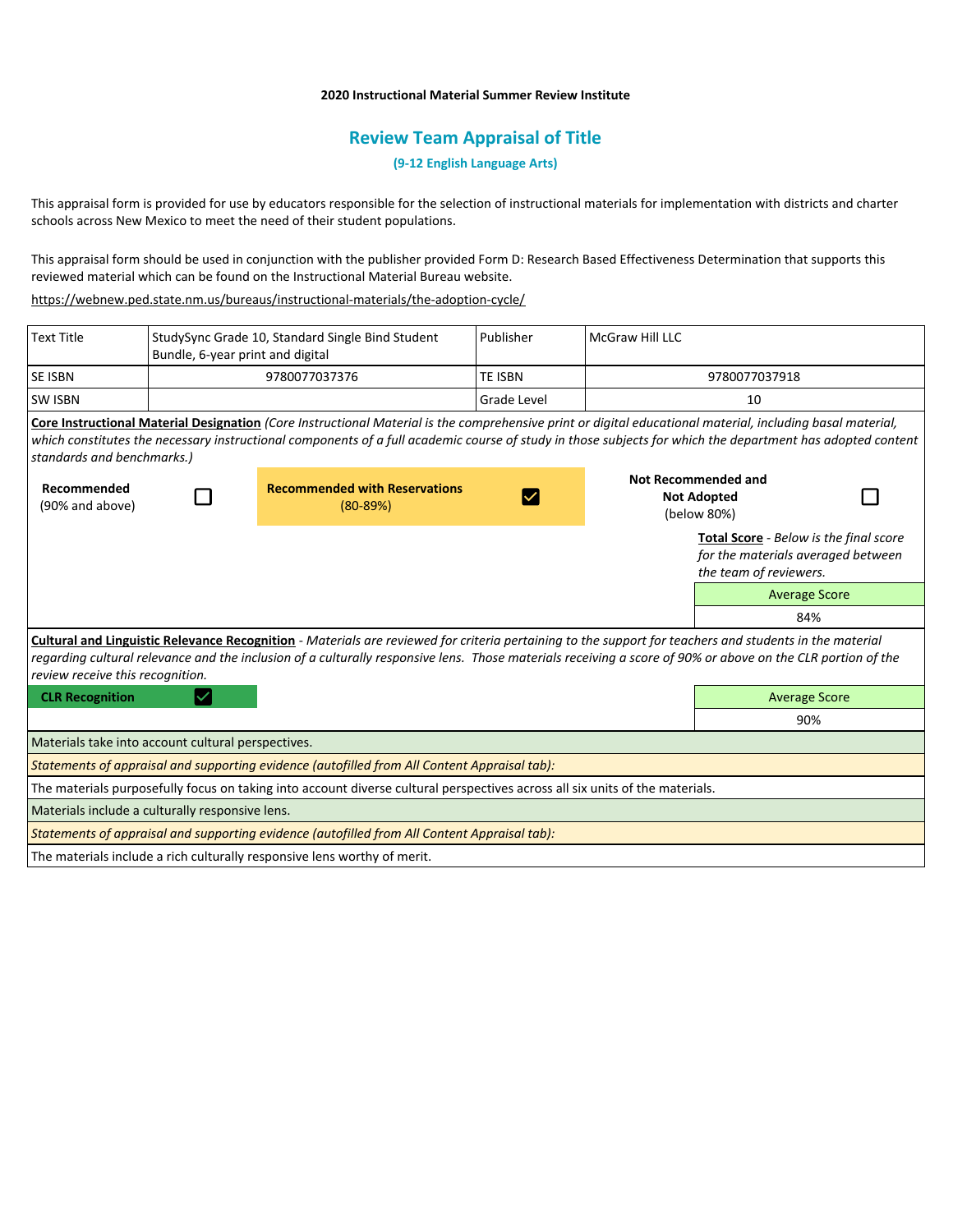**Standards Review** *- Materials are reviewed for alignment with the state adopted content standards, benchmarks and performance standards.*

Average Score 82%

Materials align with grade level standards overall.

*Statements of appraisal and supporting evidence:* 

Overall the Grade 10 materials align to most grade level standards with some inconsistencies in the areas of Speaking and Listening, Writing, and Language.

Materials align to reading standards.

*Statements of appraisal and supporting evidence:* 

The standards for Reading Literature and Informational text are the strength of the materials. There is a wide range of selections representing diverse authors and perspectives.

Materials align to writing standards.

*Statements of appraisal and supporting evidence:* 

All writing standards are reflected in the materials; however, most of the exercises are literary analysis and do not provide sufficient opportunities for authentic and creative writing.

Materials align to speaking and listening standards.

*Statements of appraisal and supporting evidence:* 

The teacher materials provide some speaking and listening exercises aligned to the standards, but the same level of importance does not appear in the student materials. Students must rely on the teacher for direction and integration of practice.

Materials align to language standards.

*Statements of appraisal and supporting evidence:* 

The materials provide sporadic experiences with the language standards. The skills do not build on one another or require integration with assignments and prompts. The online platform does provide a bit more practice but still does not integrate language practice into the reading or writing.

Materials align to New Mexico content standards for ELA.

*Statements of appraisal and supporting evidence:* 

The materials reflect attention to the inclusion of diverse authors from Native American and Hispanic backgrounds as well as other world literature. Students have opportunities to interact with multiple works and perspectives to deepen their understanding of culture and identity.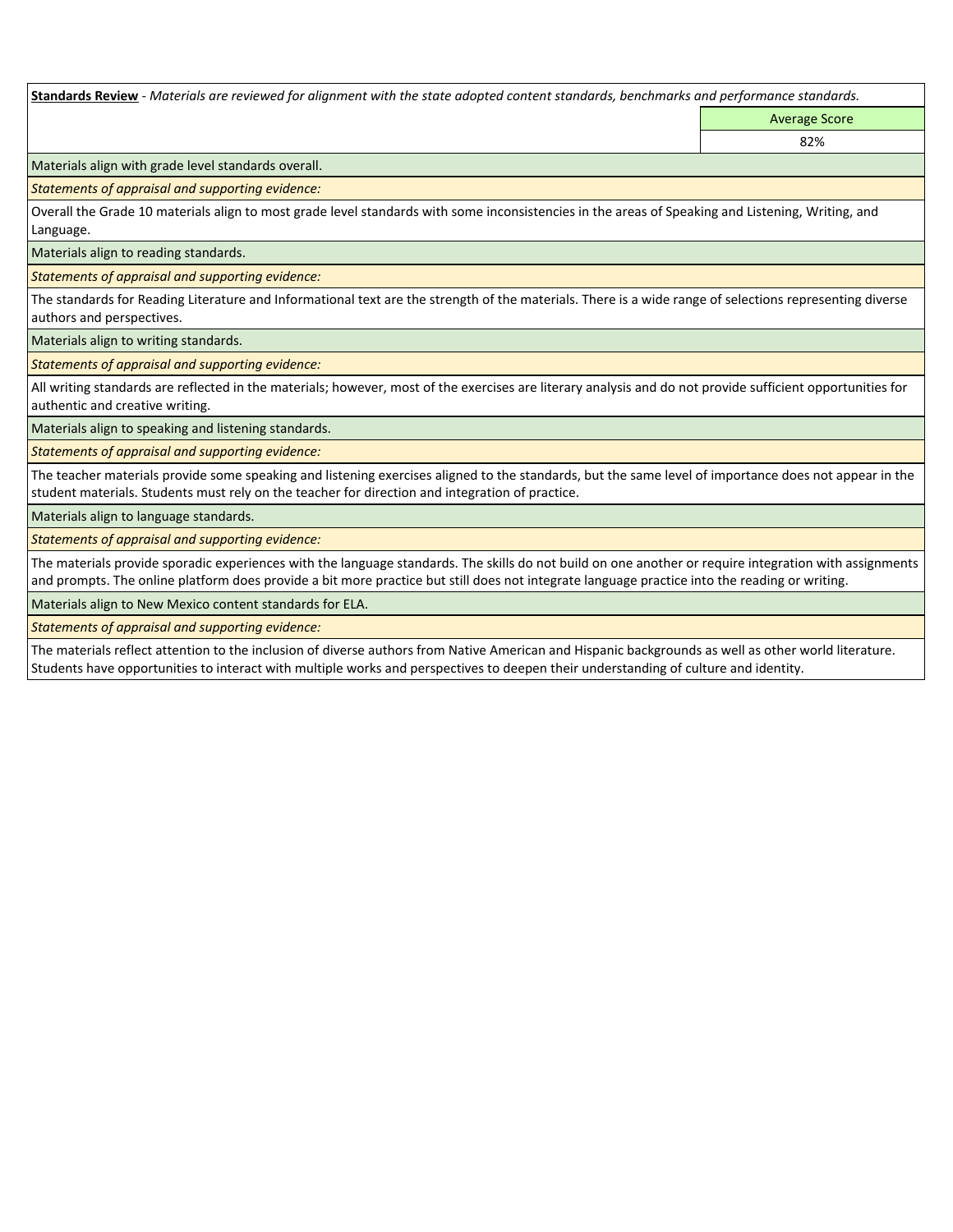**ELA Content Review** *- Materials are reviewed for relevant criteria pertaining to the support for teachers and students in the specific content area reviewed.*

Average Score

89%

Materials provide a selection and range of high-quality texts worthy of students' time and attention, exhibiting exceptional craft and thought and/or providing useful information.

*Statements of appraisal and supporting evidence:* 

The grade 10 materials do provide an appropriate range of high-quality texts from a range of authors and genres.

Questions in the materials are high-quality text-dependent and text-specific questions. The overwhelming majority of these questions are text-specific and draw student attention to the particulars in the text.

*Statements of appraisal and supporting evidence:* 

There is consistent integration of text-dependent and text-specific questions that require students to study the text for evidence reflecting a range of skills.

Materials provide scaffolding and supports to enable students' learning of English language arts.

*Statements of appraisal and supporting evidence:* 

Scaffolding and supports are evident in the materials; however, the suggestions are routine and do not offer enough differentiation to adequately support all students.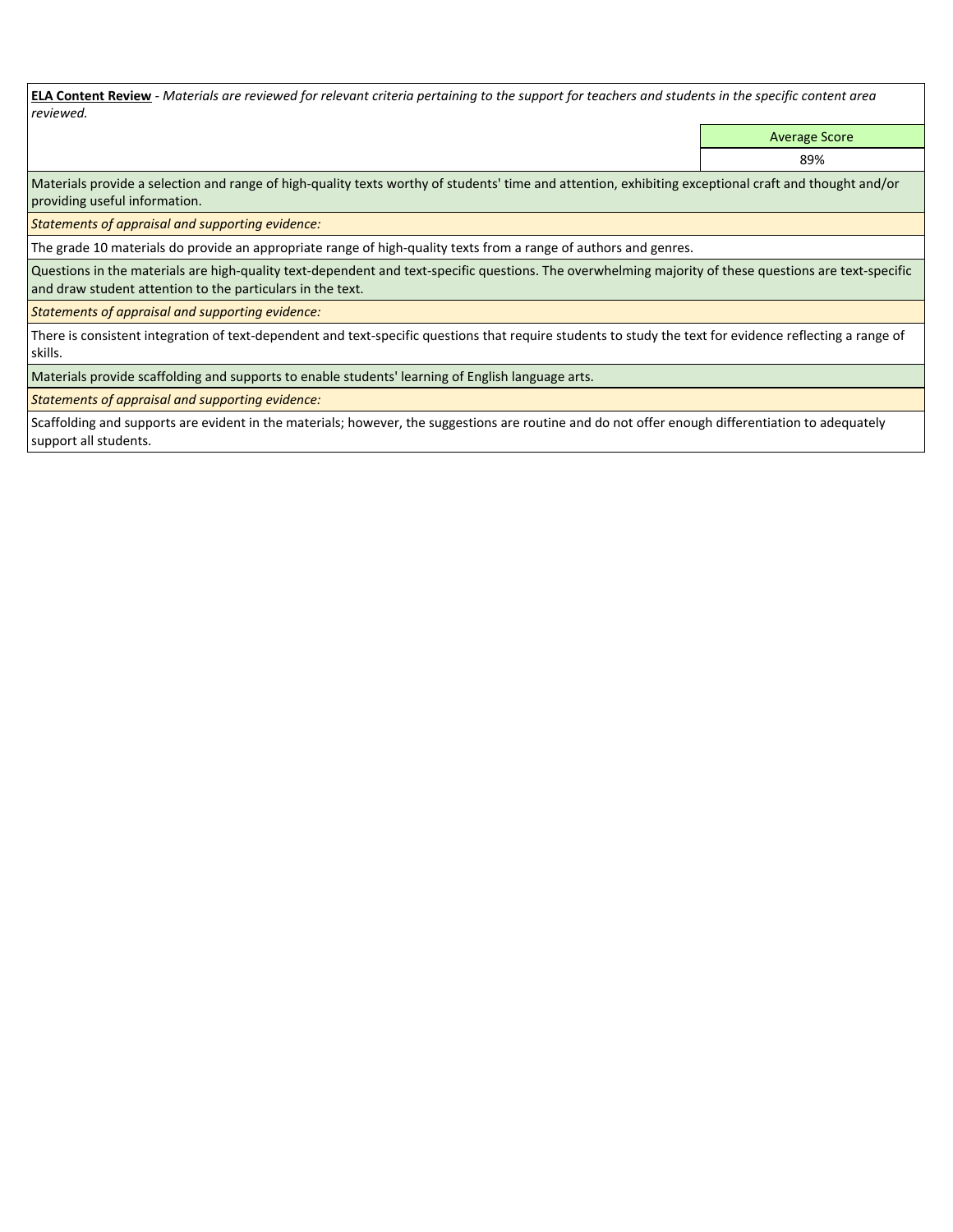**All Content Review** *- Materials are reviewed for relevant criteria pertaining to the support for teachers and students in the material regarding the progression of the standards, lesson structure, pacing, assessment, individual learners and cultural relevance.*

> Average Score 87%

Materials are coherent and consistent with the high school standards that all students should study in order to be college and career ready.

*Statements of appraisal and supporting evidence:*

The materials are coherent; however, the writing expectations fall short of the level of practice needed for college and career readiness.

Materials are well designed and take into account effective lesson structure and pacing.

*Statements of appraisal and supporting evidence:*

The online platform provides more diverse lesson design, structure, and pacing guidance. There is a dissonance between the teacher edition, digital platform, and student text that would make it difficult for teachers to design and plan lessons.

Materials support teacher planning, learning, and understanding of the standards.

*Statements of appraisal and supporting evidence:*

The materials support teaching planning and learning; however, it is difficult to align lessons to the standards because the referencing is inconsistent across the materials.

Materials offer teachers resources and tools to collect ongoing data about student progress on the standards.

*Statements of appraisal and supporting evidence:*

The online platform offers the most resources and tools to collect data about student progress; however, the review did not provide the opportunity to see what it looks like in practice.

Materials support effective use of technology to enhance student learning. Digital materials are accessible and available in multiple platforms.

*Statements of appraisal and supporting evidence:*

The online platform offers extensive access to supplemental materials and resources to enhance student learning. It is unclear how students gain access to the resources and which platforms are compatible.

Materials can be easily customized for individual learners.

*Statements of appraisal and supporting evidence:* 

Some customization is available but not to the full extent many New Mexico students will need.

Materials give all students extensive opportunities and support to explore key concepts.

*Statements of appraisal and supporting evidence:*

The units are cohesive and offer a rich experience with relevant and key learning concepts.

Materials take into account cultural perspectives.

*Statements of appraisal and supporting evidence:*

The materials purposefully focus on taking into account diverse cultural perspectives across all six units of the materials.

Materials include a culturally responsive lens.

*Statements of appraisal and supporting evidence:*

The materials include a rich culturally responsive lens worthy of merit.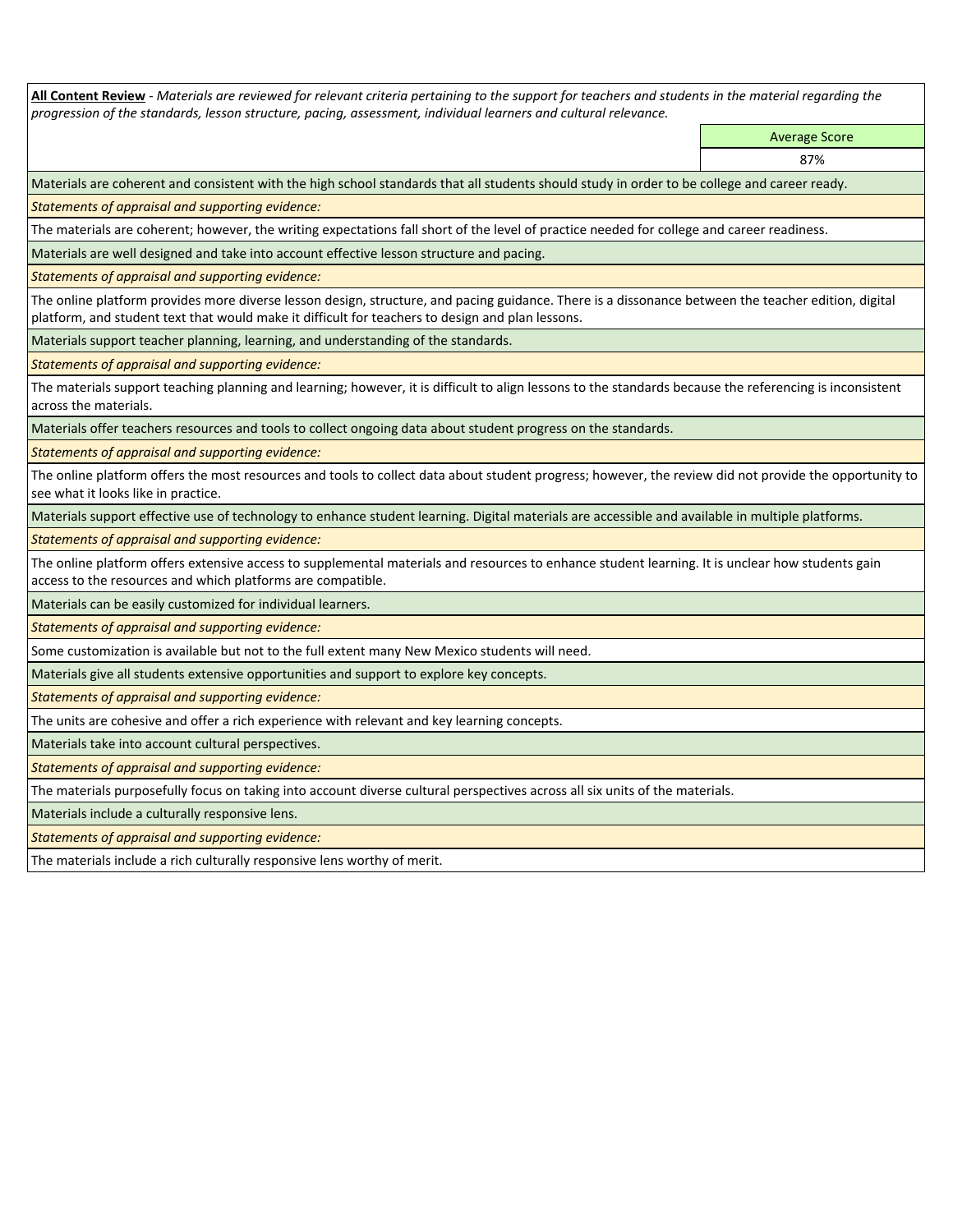**Reviewers' Professional Summation** *- These materials are reviewed by Level II and Level III educators from across New Mexico. The reviewers have brought their knowledge, experience and expertise into the review of these materials. They offer here their individual summary of the material as a whole.*

Reviewer #: 7

### *Background and experience:*

I am a Level III renewed National Board Certified English Teacher and administrator with endorsements in gifted, reading, and TESOL. I have nine years of diverse New Mexico classroom experience in grades 6-11. I have taught English in early college and comprehensive high school settings. I also have eight years of university teaching experience. I am currently serving as a high school English Language Arts Content Specialist in my district's Instruction division. I earned a PhD in Curriculum and Instruction with emphasis in Critical Pedagogies and Gifted Education. I also hold a Master of Arts degree in Reading.

## *Professional summary of material:*

The StudySync materials reflect high quality authors from a range of genres and text complexity with high regard for exposure to diverse perspectives, personal, cultural, and some historical connections. The close reading and writing routines make navigating the materials predictable, and possibly boring for the student. However, the Teacher's Edition includes plenty of guidance to use the materials effectively. I especially find the "Beyond the Book" exercises relevant with promise to engage all learners. The reading prompts for deeper understanding afford students opportunities to think critically about the text, themes, self, and community. The writing prompts are generally thoughtful, clear and rigorous. The integration of Speaking and Listening exercises is more clear in the teacher materials leading to a concern that students will have less ownership and exposure to these standards. The Language standards are fully addressed in the materials, but not routinely. The teacher will have to supplement Language skill-practice beyond the materials to encourage retention and regular usage of more advanced conventions. The digital platform is where the most supplemental resources for diverse learners, assessment, and instruction exist. To maximize the potential of these materials, access to the digital platform is a must. This might be a limitation for some districts. Overall, the materials for Grade 10 are worthy of consideration with careful attention to accessibility factors.

#### Reviewer #: 8

*Background and experience:*

I am a Level III Certified English Teacher with TESOL endorsement. I have two years of experience teaching ELD and 9th grade ELA in New Mexico and two years of experience teaching Dual Enrollment and AP Language and Composition in Texas and Virginia. I also have ten years of university experience teaching Composition, Business Writing, World Literature, Public Speaking, and Women's Studies courses. I am currently a member of my district's ELA Advisory Team and Curriculum Mapping Team. I hold a Master of Arts degree in English.

## *Professional summary of material:*

I would recommend the StudySync 10th grade curriculum. This program does a good job of not only incorporating texts from various genres and cultures, but also works well at integrating them and having students look to multiple texts as they work with the materials. The readings reach 10th grade rigor and beyond and though the student text follows a routine format, the writing assignments offer diversity and creativity. The online Novel Study Unit Options integrate the texts in the student edition nicely with longer, extended readings of anchor texts and provide additional assignments linking the anchor text to the unit. Areas that I find need improvement are the student edition hard copy text and the Speaking and Listening/Language standards. The student edition text, though quite large, does not include a general table of contents, an index, or a glossary of academic terms. These items would make the text much more user friendly and provide students with need-to-know information at their fingertips rather than making them search through the 1033 page text for the information. Speaking and Listening is addressed and encouraged in the teacher's edition, but not explicitly enough in the student edition. Several collaborative discussion assignments throughout the student edition, perhaps as a "Skill" item would benefit students more than merely being directed by the teacher. Language skills are sprinkled throughout the materials. There is a drop down menu for various reading levels and a differentiation tab in the online teachers' manual as well as differentiation indicators in the TE hard copy. All of these resources include standard scaffolding measures. Because language skills and scaffolding are both things teachers do daily and build on, it would be beneficial if lessons and assignments that begin at a lower level and continue to build on each other, incorporating previously learned skills, were provided rather than showing up in isolation here and there.

### Reviewer #: 9

*Background and experience:*

Over the course of eight years, I have taught grades 9-12 English including honors, Pre-AP, and SPED inclusion courses in three different states, so my experience is vast in different curriculums, systems, texts, and programs both district and content-wise. I am currently finishing a MA in English and a Level II teacher in the state of NM.

*Professional summary of material:*